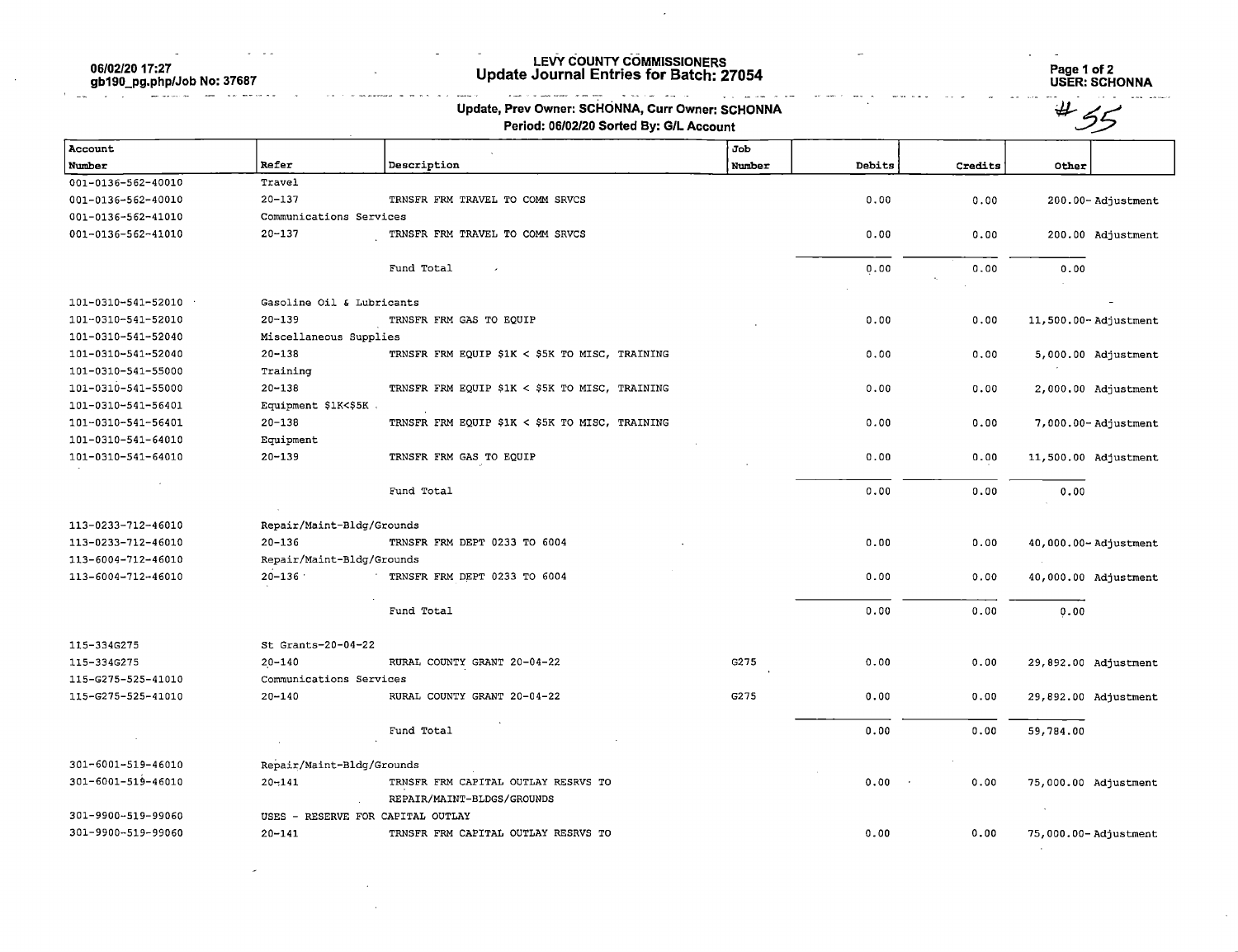06/02/20 17:27

gb190\_pg.php/Job No: 37687

# LEVY COUNTY COMMISSIONERS Update Journal Entries for Batch; 27054 Page 2 of 2

# Page 2 of 2<br>USER: SCHONNA

#### Update, Prev Owner: SCHONNA, Curr Owner: SCHONNA Period: 06/02/20 Sorted By: G/L Account

| Account      |                               |                            | Job    |        | $\sim$ $\sim$ |           |  |
|--------------|-------------------------------|----------------------------|--------|--------|---------------|-----------|--|
| Number       | Refer                         | <b>Description</b>         | Number | Debits | Credits       | Other     |  |
| <b>Track</b> | and the state of the state of | REPAIR/MAINT-BLDGS/GROUNDS |        |        |               |           |  |
|              |                               | Fund Total                 |        | 0.00   | 0.00          | 0.00      |  |
|              |                               | Grand Total                |        | 0.00   | 0.00          | 59,784.00 |  |
| the country  | <b>SAMPLE</b>                 |                            |        |        |               |           |  |

 $\mathcal{S}$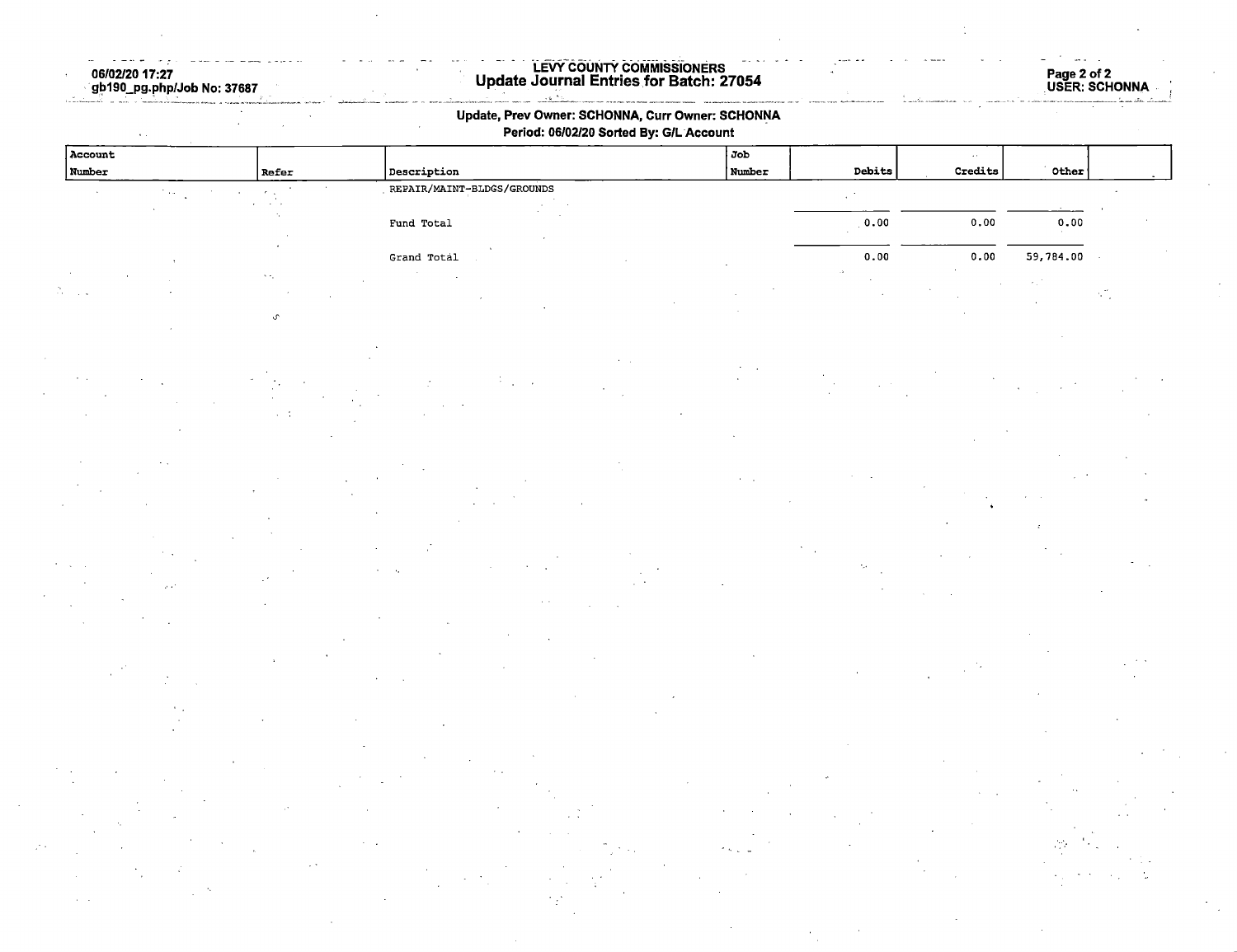FINANCE ONLY - BAH 2018

 $\mathcal{L}_{\text{max}}$ 

 $55$ 

# LEVY BOCC BUDGET AMENDMENT FORM

Email to: LEVYFINANCE@LEVYCLERK.COM

|                                            |                                                                                        | One-Time or Recurring? |
|--------------------------------------------|----------------------------------------------------------------------------------------|------------------------|
| Requesting<br>Department / Office:         | 0233 COURT FACILITIES                                                                  | One-time               |
|                                            |                                                                                        |                        |
| Explanation /<br>Description:              | Transfer money between lines.                                                          |                        |
|                                            |                                                                                        | Grant Match?           |
| SOURCE of Funds<br>and Required            | Reducing Expenses (Inter-Department) - Dept Head(s)<br>AND County Coordinator Approval |                        |
| <b>APPROVAL</b> level:                     |                                                                                        | NO.                    |
|                                            | NOTE: ALL COMMITMENTS RECURRING MULTIPLE FISCAL YEARS REQUIRE BOCC APPROVAL            | Approved?              |
| <b>BOCC Meeting Date</b><br>(if Necessary) |                                                                                        |                        |

|                    |                      | BUDGET AMENDMENT DETAIL |    |                     |
|--------------------|----------------------|-------------------------|----|---------------------|
| Account Number     |                      | Description             |    | Increase (Decrease) |
| 113-0233-712-46010 | Repair/Maint - Bldgs |                         | \$ | (40,000)            |
| 113-6004-712-46010 | Repair/Maint - Bldgs |                         |    | 40,000              |
|                    |                      |                         |    |                     |
|                    |                      |                         |    |                     |
|                    |                      |                         |    |                     |
|                    |                      |                         |    |                     |
|                    |                      |                         |    |                     |
|                    |                      |                         |    |                     |
|                    |                      |                         |    |                     |
|                    |                      |                         |    |                     |
|                    |                      |                         |    |                     |
|                    |                      |                         |    |                     |
|                    |                      |                         |    |                     |
|                    |                      |                         |    |                     |
|                    |                      |                         |    |                     |

Net Increase (Decrease) in USES: \$

### ADDITIONAL REVENUES/SOURCES ONLY IN THIS SECTION:

| Account Number                            | Description                                      |                                        | Increase (Decrease) |
|-------------------------------------------|--------------------------------------------------|----------------------------------------|---------------------|
| 医胃肌体                                      |                                                  |                                        |                     |
|                                           | $\mathbf{v} = \mathbf{v}^T \mathbf{v}$ , we have |                                        |                     |
|                                           |                                                  | Net Increase (Decrease) in SOURCES: \$ |                     |
|                                           |                                                  | DOES BUDGET AMENDMENT BALANCE?         |                     |
|                                           |                                                  |                                        |                     |
| DEPARTMENT<br>HEAD:                       |                                                  | reioa                                  |                     |
| <b>COUNTY</b><br>COORDINATOR:             |                                                  |                                        |                     |
|                                           |                                                  |                                        |                     |
| <b>CLERK OR FINANCE</b><br><b>OFFICER</b> |                                                  |                                        |                     |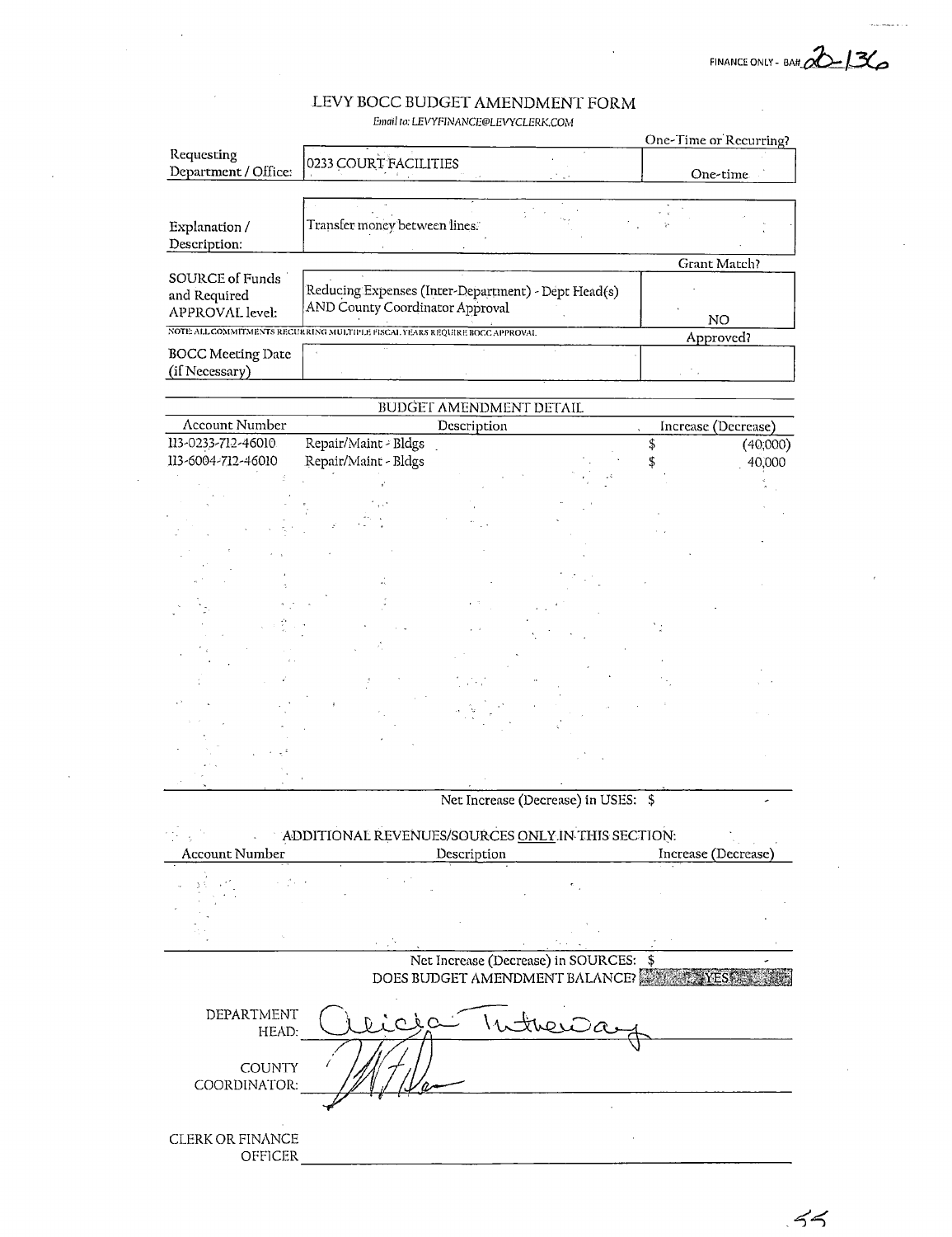FINANCE ONLY - BAH  $20 - 13$ 

 $\overline{\phantom{a}}$ 

# LEVY BOCC BUDGET AMENDMENT FORM

Email to: LEVYFINANCE@LEVYCLERK.COM

|                                                                  |                                                                            | One-Time or Recurring? |       |
|------------------------------------------------------------------|----------------------------------------------------------------------------|------------------------|-------|
| Requesting<br>Department / Office:                               | 0136 ANIMAL CONTROL                                                        | One-time               |       |
|                                                                  |                                                                            |                        |       |
| Explanation /<br>Description:                                    | Increasing Communications Services                                         |                        | ويتدد |
|                                                                  |                                                                            | Grant Match?           |       |
| <b>SOURCE of Funds</b><br>and Required<br><b>APPROVAL</b> level: | Reducing Expenses (Same Dept & Category) - Dept Head<br>Approval           |                        |       |
|                                                                  | NOTE ALL COMMITMENTS RECURRING MULTIPLE FISCAL YEARS REQUIRE BOCC APPROVAL | Approved?              |       |
| <b>BOCC Meeting Date</b><br>(if Necessary)                       |                                                                            |                        |       |
|                                                                  | BUDGET AMENDMENT DETAIL                                                    |                        |       |
| <b>Account Number</b>                                            | Description                                                                | Increase (Decrease)    |       |
| 001-0136-562-41010                                               | <b>Communications Services</b>                                             |                        | 200   |
| 001-0136-562-40010                                               | Travel                                                                     |                        | (200) |

Net Increase (Decrease) in USES: \$

ADDITIONAL REVENUES/SOURCES ONLY IN THIS SECTION:

| <b>Account Number</b>                     | Description                            | Increase (Decrease) |  |
|-------------------------------------------|----------------------------------------|---------------------|--|
| ÷.                                        |                                        | \$                  |  |
|                                           |                                        |                     |  |
|                                           | Net Increase (Decrease) in SOURCES: \$ |                     |  |
|                                           | DOES BUDGET AMENDMENT BALANCE?         | <b>YES</b>          |  |
| DEPARTMENT<br>HEAD:                       |                                        |                     |  |
|                                           |                                        |                     |  |
| <b>COUNTY</b><br>COORDINATOR:             |                                        |                     |  |
|                                           |                                        |                     |  |
| <b>CLERK OR FINANCE</b><br><b>OFFICER</b> |                                        |                     |  |
|                                           |                                        |                     |  |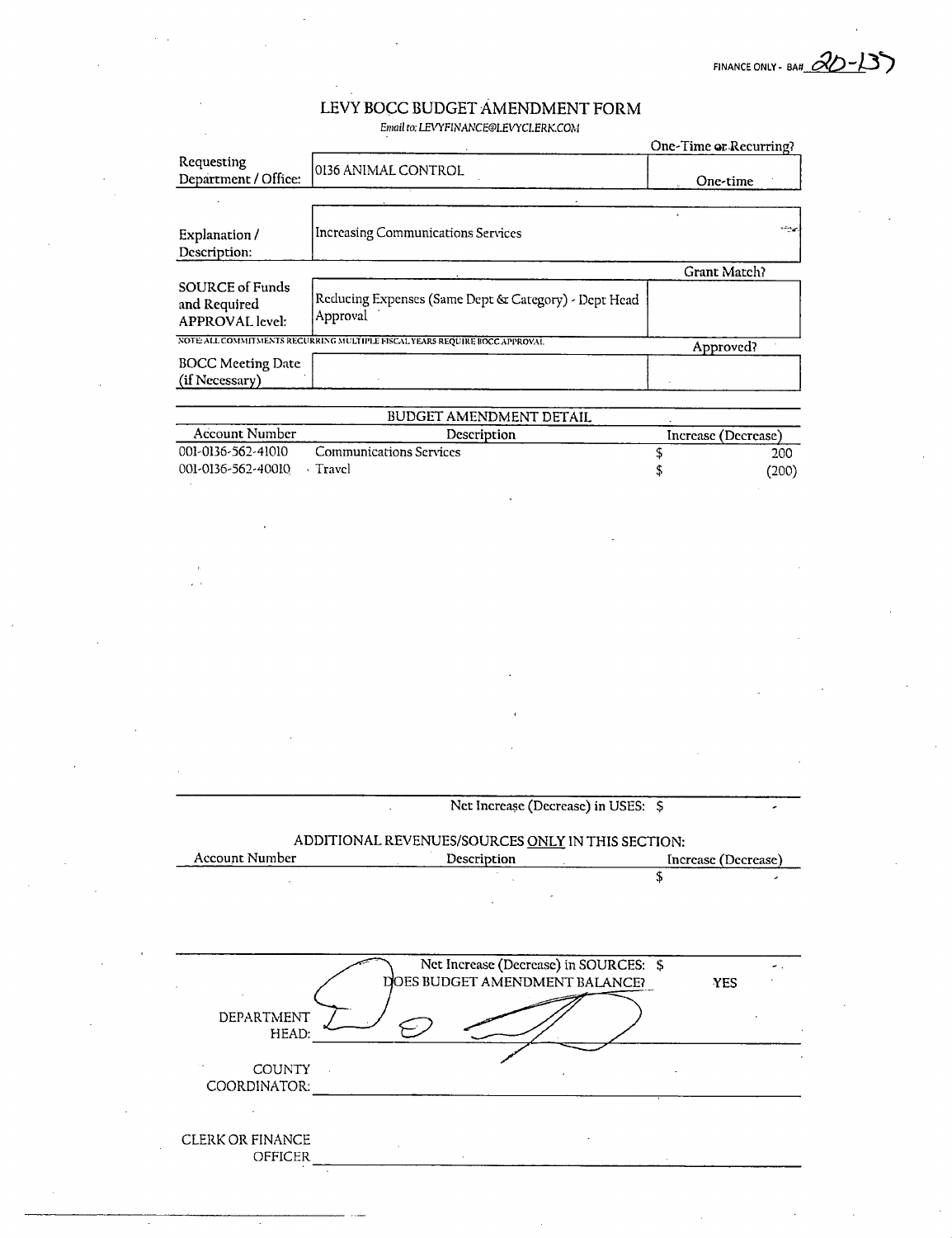FINANCE ONLY - BAT  $20$  -138

### LEVY BOCC BUDGET AMENDMENT FORM

Email to: LEVYFINANCE@LEVYCLERK.COM.

|                                                                  |                                                                             | One-Time or Recurring? |
|------------------------------------------------------------------|-----------------------------------------------------------------------------|------------------------|
| Requesting<br>Department / Office:                               | 0310 ROAD DEPT<br>$\epsilon_{\rm s}$                                        | One-time               |
|                                                                  |                                                                             |                        |
|                                                                  |                                                                             |                        |
| <b>Explanation</b> /                                             | INCREASE FUNDS FOR LINE ITEM TO PAY INVOICES                                |                        |
| Description:                                                     |                                                                             |                        |
|                                                                  |                                                                             | <b>Grant Match?</b>    |
| <b>SOURCE of Funds</b><br>and Required<br><b>APPROVAL</b> level: | Reducing Expenses (Same Dept & Category) - Dept Head<br>Approval            |                        |
|                                                                  | NOTE: ALL COMMITMENTS RECURRING MULTIPLE FISCAL YEARS REQUIRE BOCC APPROVAL | NO                     |
|                                                                  |                                                                             | Approved?              |
| <b>BOCC</b> Meeting Date                                         |                                                                             |                        |
| (if Necessary)                                                   | $\mathcal{L}_{\mathcal{M}}$                                                 |                        |
|                                                                  | <b>BUDGET AMENDMENT DETAIL</b>                                              |                        |
| $A = 100$ and $A = 100$                                          |                                                                             |                        |

| Account Number     | <b>Description</b>                     |  | Increase (Decrease) |         |
|--------------------|----------------------------------------|--|---------------------|---------|
|                    | 101-0310-541-56401 EQUIPMENT \$1K<\$5K |  |                     | (7.000) |
| 101-0310-541-52040 | MISC                                   |  |                     | 5.000   |
| 101-0310-541-55000 | TRAINING .                             |  |                     | 2.000   |

Net Increase (Decrease) in USES: \$

#### ADDITIONAL REVENUES/SOURCES ONLY IN THIS SECTION:

 $\overline{a}$ 

| Account Number | <b>Description</b> | Increase (Decrease) |
|----------------|--------------------|---------------------|
|                |                    |                     |
|                |                    |                     |
|                |                    |                     |

|                                           | Net Increase (Decrease) in SOURCES: \$       |
|-------------------------------------------|----------------------------------------------|
|                                           | DOES BUDGET AMENDMENT BALANCE?<br><b>YES</b> |
| DEPARTMENT<br>HEAD:                       | innte                                        |
| <b>COUNTY</b><br>COORDINATOR:             |                                              |
|                                           |                                              |
| <b>CLERK OR FINANCE</b><br><b>OFFICER</b> |                                              |
|                                           |                                              |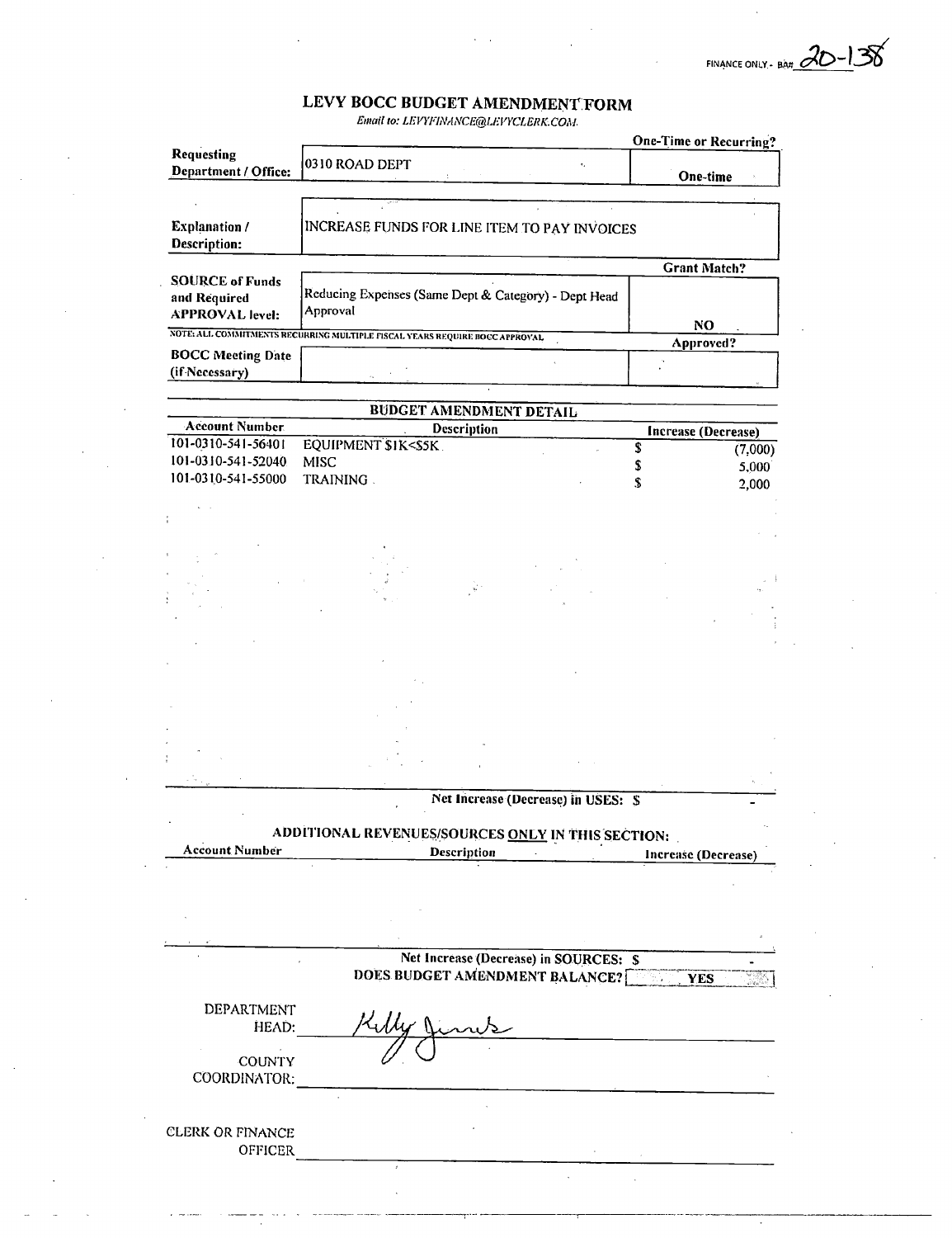FINANCE ONLY - BAH  $20$  -139

### LEVY BOCC BUDGET AMENDMENT FORM

| <b>Email to: LEFTFINANCE@LEFTCLERK.COM</b> |  |
|--------------------------------------------|--|
|--------------------------------------------|--|

|                                                             |                                                                                                                                                                       | One-Time or Recurring?        |
|-------------------------------------------------------------|-----------------------------------------------------------------------------------------------------------------------------------------------------------------------|-------------------------------|
| Requesting<br>Department / Office:                          | 0310 ROAD DEPT                                                                                                                                                        | One-time                      |
| Explanation/<br>Description:                                | To purchase updated equipment for Shop                                                                                                                                | <b>Grant Match?</b>           |
| <b>SOURCE of Funds</b><br>and Required<br>APPROVAL level:   | Reducing Expenses (Inter-Department) - Dept Hend(s)<br>AND County Coordinator Approval<br>NOTE: ALL COMMITMENTS RECURRING MULTIPLE FISCAL VEARS REQUIRE BOCC APPROVAL | NO                            |
| <b>BOCC Meeting Date</b><br>(if Necessary)                  |                                                                                                                                                                       | Approved?<br><b>YES</b>       |
|                                                             | BUDGET AMENDMENT DETAIL                                                                                                                                               |                               |
| <b>Account Number</b>                                       | Description                                                                                                                                                           | Increase (Decrease)           |
| 101-0310-541-52010<br>101-0310-541-64010                    | GASOLINE OIL & LUBRICANTS<br><b>EQUIPMENT</b>                                                                                                                         | \$<br>(11,500)<br>11,500<br>T |
|                                                             |                                                                                                                                                                       |                               |
|                                                             | Net Increase (Decrease) in USES: S                                                                                                                                    |                               |
|                                                             | ADDITIONAL REVENUES/SOURCES ONLY IN THIS SECTION:                                                                                                                     | Increase (Decrease)           |
| Account Number                                              | Description                                                                                                                                                           |                               |
|                                                             | Net Increase (Decrease) in SOURCES: S<br>DOES BUDGET AMENDMENT BALANCE?                                                                                               | YES <sup>.</sup>              |
| <b>DEPARTMENT</b><br>HEAD:<br><b>COUNTY</b><br>COORDINATOR: |                                                                                                                                                                       |                               |
| <b>CLERK OR FINANCE</b><br><b>OFFICER</b>                   |                                                                                                                                                                       |                               |

 $\sim$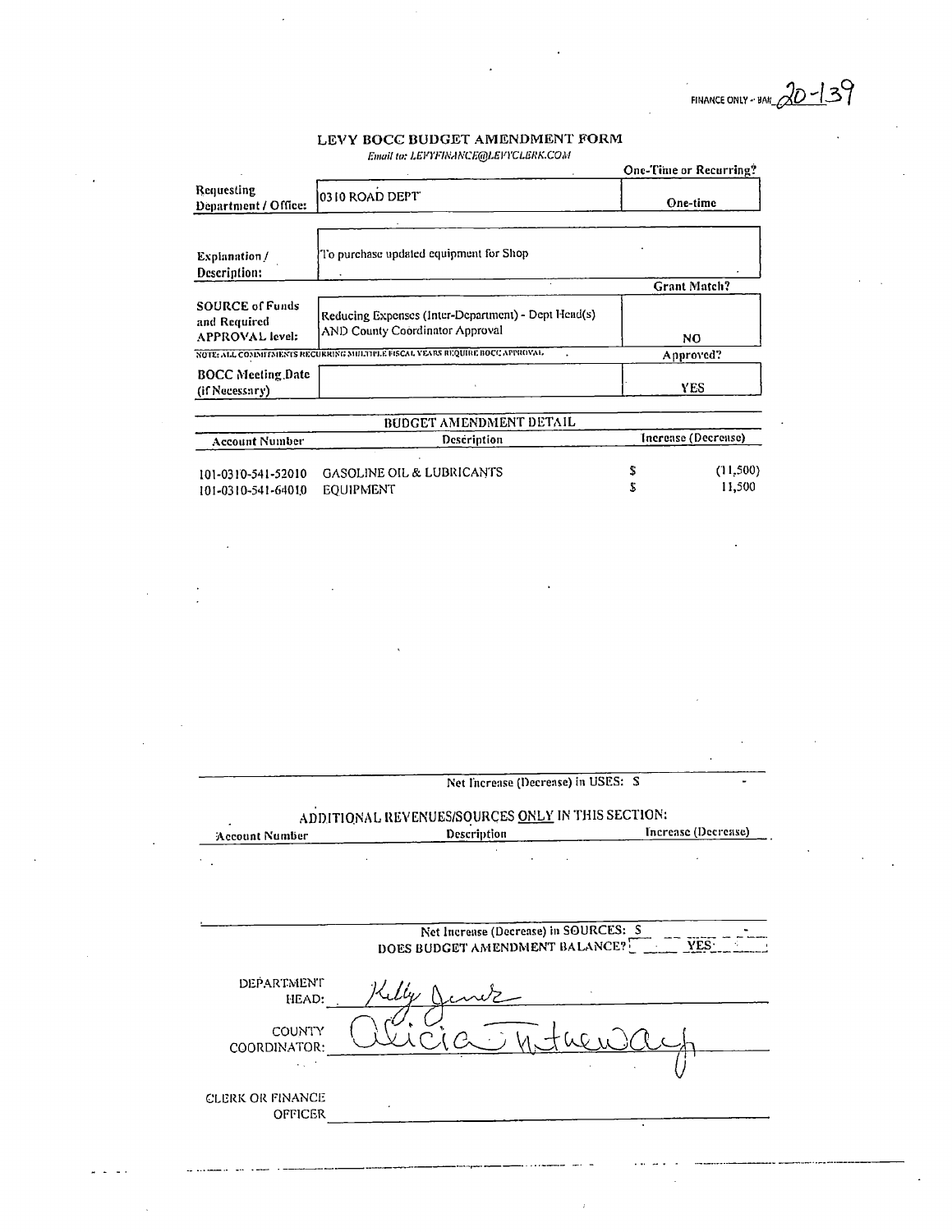FINANCE ONLY - BAN  $\partial D$  -  $\varphi$ 

 $\tilde{\mathcal{L}}$ 

### LEW BOCC BUDGET AMENDMENT FORM Email to: LEVYFINANCE@LEVYCLERK.COM

|                                                                 |                                                                            | One-Time or Recurring? |        |
|-----------------------------------------------------------------|----------------------------------------------------------------------------|------------------------|--------|
| Requesting<br>Department / Office:                              | 911 Addressing / LCSO                                                      | One-time               |        |
|                                                                 |                                                                            |                        |        |
| Explanation /<br>Description:                                   | Spring 2020 E911 Rural County Grant                                        |                        |        |
|                                                                 |                                                                            | Grant Match?           |        |
| SOURCE of Funds                                                 | Additional Revenue (Grants, Donations, Reimbursements)                     |                        |        |
| and Required<br><b>APPROVAL</b> level:                          | - Approved by BOCC Resolution                                              |                        |        |
|                                                                 | NOTE ALL COMMITMENTS RECURRING MULTIPLE FISCAL YEARS REQUIRE BOCC APPROVAL | NO<br>Approved?        |        |
| <b>BOCC Meeting Date</b><br>(if Necessary)                      |                                                                            |                        |        |
|                                                                 | BUDGET AMENDMENT DETAIL                                                    |                        |        |
| Account Number                                                  | Description                                                                | Increase (Decrease)    |        |
| $\sqrt{15} - \frac{1}{275}$ 525-31010 $\sqrt{2}$ Communications |                                                                            | \$                     | 29,892 |
|                                                                 |                                                                            |                        |        |
|                                                                 |                                                                            |                        |        |
|                                                                 |                                                                            |                        |        |
|                                                                 |                                                                            |                        |        |
|                                                                 |                                                                            |                        |        |
|                                                                 |                                                                            |                        |        |
|                                                                 |                                                                            |                        |        |
|                                                                 |                                                                            |                        |        |
|                                                                 |                                                                            |                        |        |
|                                                                 |                                                                            |                        |        |
|                                                                 |                                                                            |                        |        |
|                                                                 |                                                                            |                        |        |
|                                                                 |                                                                            |                        |        |
|                                                                 | Net Increase (Decrease) in USES: \$                                        |                        | 29,892 |
|                                                                 | ADDITIONAL REVENUES/SOURCES ONLY IN THIS SECTION:                          |                        |        |
| <b>Account Number</b>                                           | Description                                                                | Increase (Decrease)    |        |
| / 115 <u>-334G</u> 275                                          | Rural County Grant 20-04-22                                                | Ş                      | 29,892 |
|                                                                 |                                                                            |                        |        |
|                                                                 |                                                                            |                        |        |
|                                                                 |                                                                            |                        |        |
|                                                                 | Net Increase (Decrease) in SOURCES: \$<br>DOES BUDGET AMENDMENT BALANCE?   | YES                    | 29,892 |
| DEPARTMENT                                                      |                                                                            |                        |        |
| HEAD:                                                           |                                                                            |                        |        |
| COUNTY                                                          |                                                                            |                        |        |
| COORDINATOR:                                                    |                                                                            |                        |        |
|                                                                 |                                                                            |                        |        |
| <b>CLERK OR FINANCE</b>                                         |                                                                            |                        |        |
| OFFICER                                                         |                                                                            |                        |        |
|                                                                 |                                                                            |                        |        |
|                                                                 |                                                                            |                        |        |
|                                                                 |                                                                            |                        |        |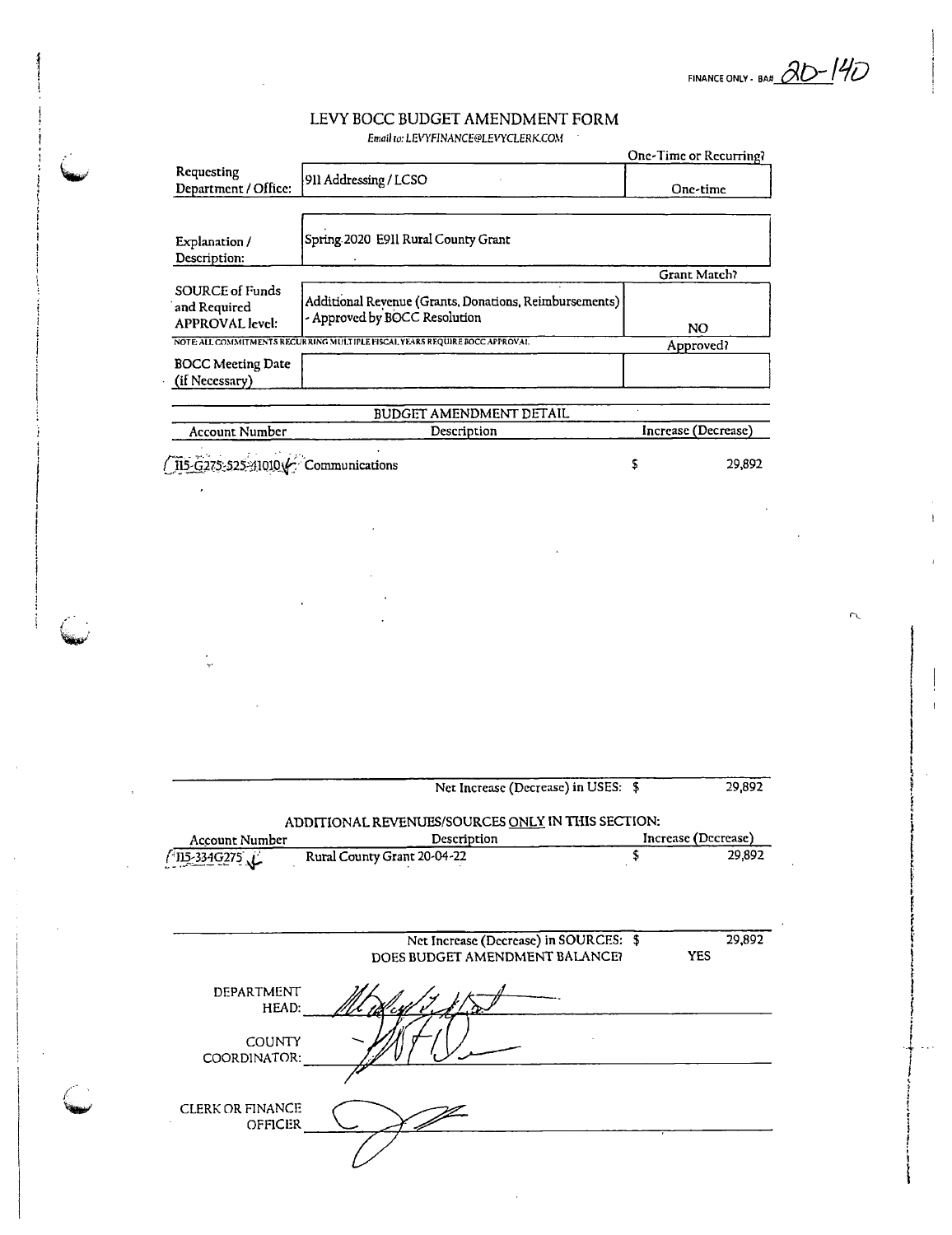#### RESOLUTION 2020-054

### A RESOLUTION OF THE BOARD OF COUNTY<br>COMMISSIONERS OF LEVY COUNTY, FLORIDA, **COMMISSIONERS** AMENDING THE FINAL BUDGET FOR FISCAL YEAR 2019-2020; PROVIDING FOR AN EFFECTIVE DATE.

WHEREAS, the Board of County Commissioners of Levy County, Florida, ("the Board") on September 17, 2019 held a public hearing as required by Section 200.065, Florida Statutes, and adopted Resolution 2019-078, adopting the Final Budget for Fiscal Year 2019-2020; and

WHEREAS, an amendment to the 2019-2020 Final Budget is required as a result of unanticipated funds received in the 2019-2020 Final Budget and received for particular purposes(s); and

WHEREAS, on May 5, 2020, the Board considered this Resolution pursuant to the provisions of Section 129.06(2)(d), Florida Statutes, in order to amend the Fiscal Year 2019-2020 Final Budget to reflect the changes required; and

NOW, THEREFORE, BE IT RESOLVED by the Board of County Commissioners of Levy County, Florida, that:

1. The Fiscal Year 2019-2020 Final Budget adopted by Resolution 2019-078, is hereby amended as follows:

The E911 Addressing/Levy County Sheriffs Office Budget shall be increased by \$29,892.00, as reflected in the attached budget amendment form.

2. This resolution shall take effect immediately upon its adoption.

DULY ADOPTED this 19<sup>th</sup> day of May, 2020.

BOARD OF COUNTY COMMISSIONERS LEVY COUNTY, FLORIDA

Matt Brooks, Chairman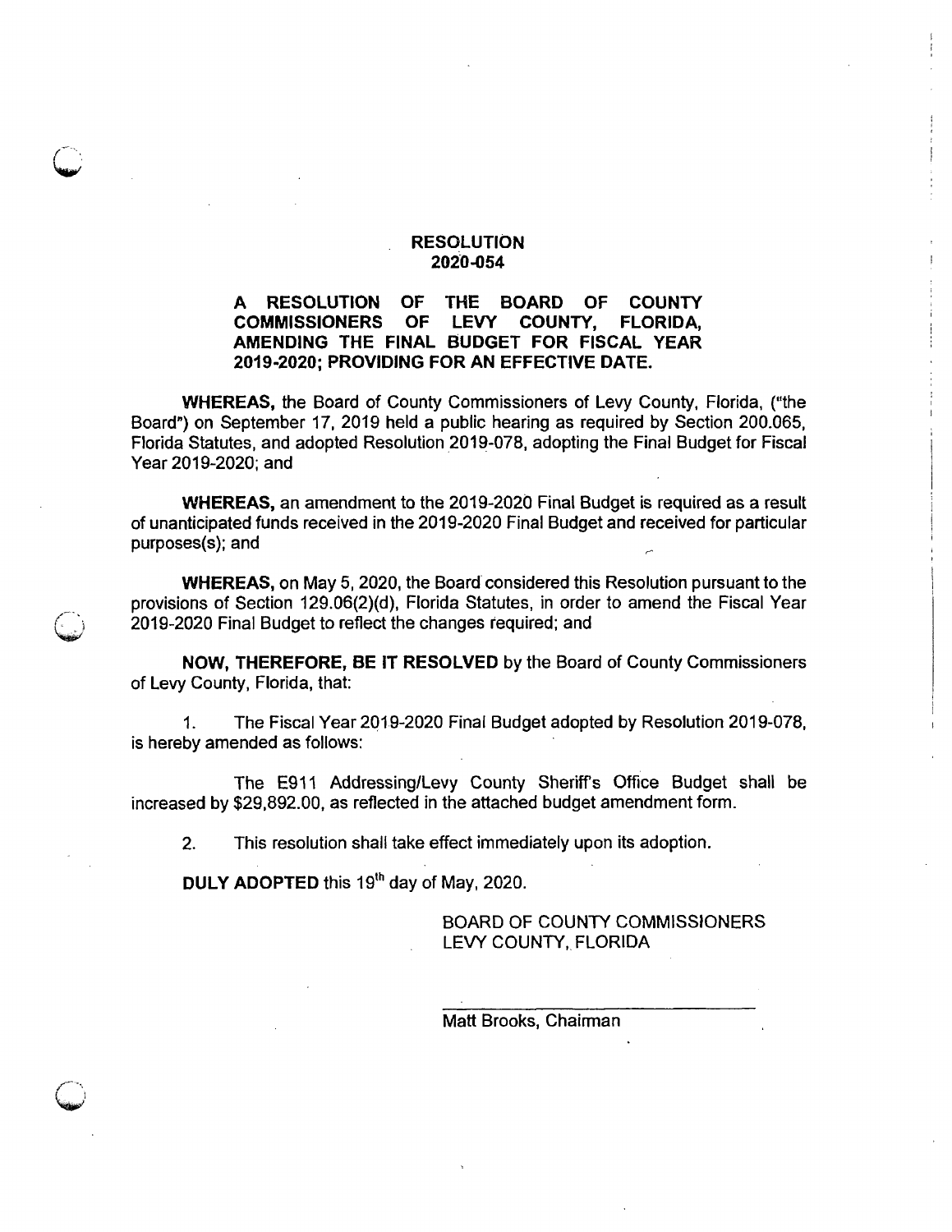ATTEST; Clerk of the Circuit Court and Ex Officio to the Board

Danny J. Shipp

APPROVED AS TO FORM AND LEGAL SUFFICIENCY;

<u>iv</u>

Anne Bast Brown, County Attorney

z:/res/amend.budget.19-20\_SHO\_addl revenue\_grant LR2020-013: LR2019-009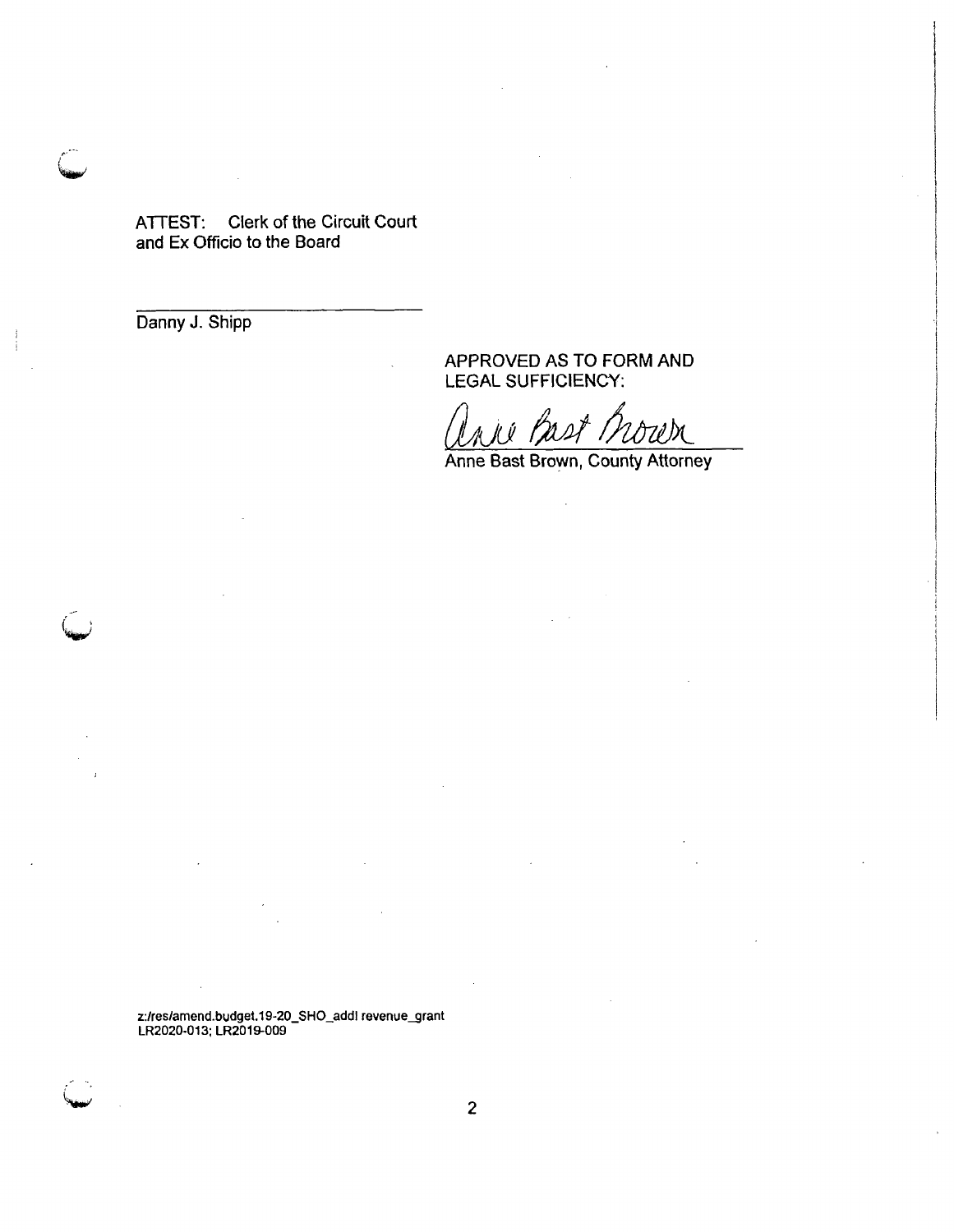

### Levy County Board of County Commissioners Agenda Item Summary Form

| 1. | Name: |                                                                                                                                           | Mike West                                               |                 |                 |
|----|-------|-------------------------------------------------------------------------------------------------------------------------------------------|---------------------------------------------------------|-----------------|-----------------|
| 2. |       | Organization/Title/Telephone:                                                                                                             | LCSO 911 Addressing / 911 Coordinator /<br>352-486-5214 |                 |                 |
| З. |       | <b>Meeting Date:</b>                                                                                                                      | Tuesday, May 19, 2020                                   |                 |                 |
| 4. |       | <b>Requested Motion/Action:</b>                                                                                                           |                                                         |                 |                 |
|    |       | Requesting Levy County Board of County Commissioners' approval for Resolution 2020-054                                                    |                                                         |                 |                 |
| 5. |       | <b>Agenda Presentation:</b>                                                                                                               | Yes $\boxtimes$                                         | No <sub>1</sub> | $N/A \Box$      |
| 6. |       | Time Requested: 2 minutes<br>(Request will be granted if Possible) allotted time not more than 15 minutes                                 | Click or tap to enter a date.                           |                 |                 |
| 7. |       | Is this Item Budgeted (If Applicable):                                                                                                    | Yes $\Box$                                              | No $\boxtimes$  | $N/A$ $\square$ |
| 8. |       | If no, State Action Required:                                                                                                             |                                                         |                 |                 |
|    | a.    | <b>Budget Action:</b>                                                                                                                     | <b>Budget Amendment</b>                                 |                 |                 |
|    |       | b. Financial Impact Summary<br>Statement:                                                                                                 |                                                         |                 |                 |
|    |       | c. Detailed Analysis Attached                                                                                                             |                                                         |                 |                 |
|    | d.    | <b>Budget Officer Approval:</b>                                                                                                           |                                                         | $\cdot$ .       |                 |
|    |       |                                                                                                                                           | If approved enter date: Click or tap to enter a date.   |                 |                 |
| 9. |       | Background: (Why is the action necessary, and what action will be accomplished) (All<br>supporting documentation must be attached if any) |                                                         |                 |                 |

This budget amendment is necessary to allow for funds received from the E911 State E911 Board in the form of a Rural County Grant. No matching funds are required.

#### 10. Recommended Approval

| a. | <b>Department Director:</b> | Yes $\boxtimes$ | No $\square$    | $N/A$ $\Box$    |
|----|-----------------------------|-----------------|-----------------|-----------------|
|    | b. County Attorney:         | Yes $\boxtimes$ | No $\Box$       | $N/A$ $\Box$    |
|    | c. County Coordinator:      | Yes $\boxtimes$ | $No$ $\Box$     | $N/A$ $\Box$    |
| d. | Other:                      | Yes $\boxtimes$ | No <sub>1</sub> | $N/A$ $\square$ |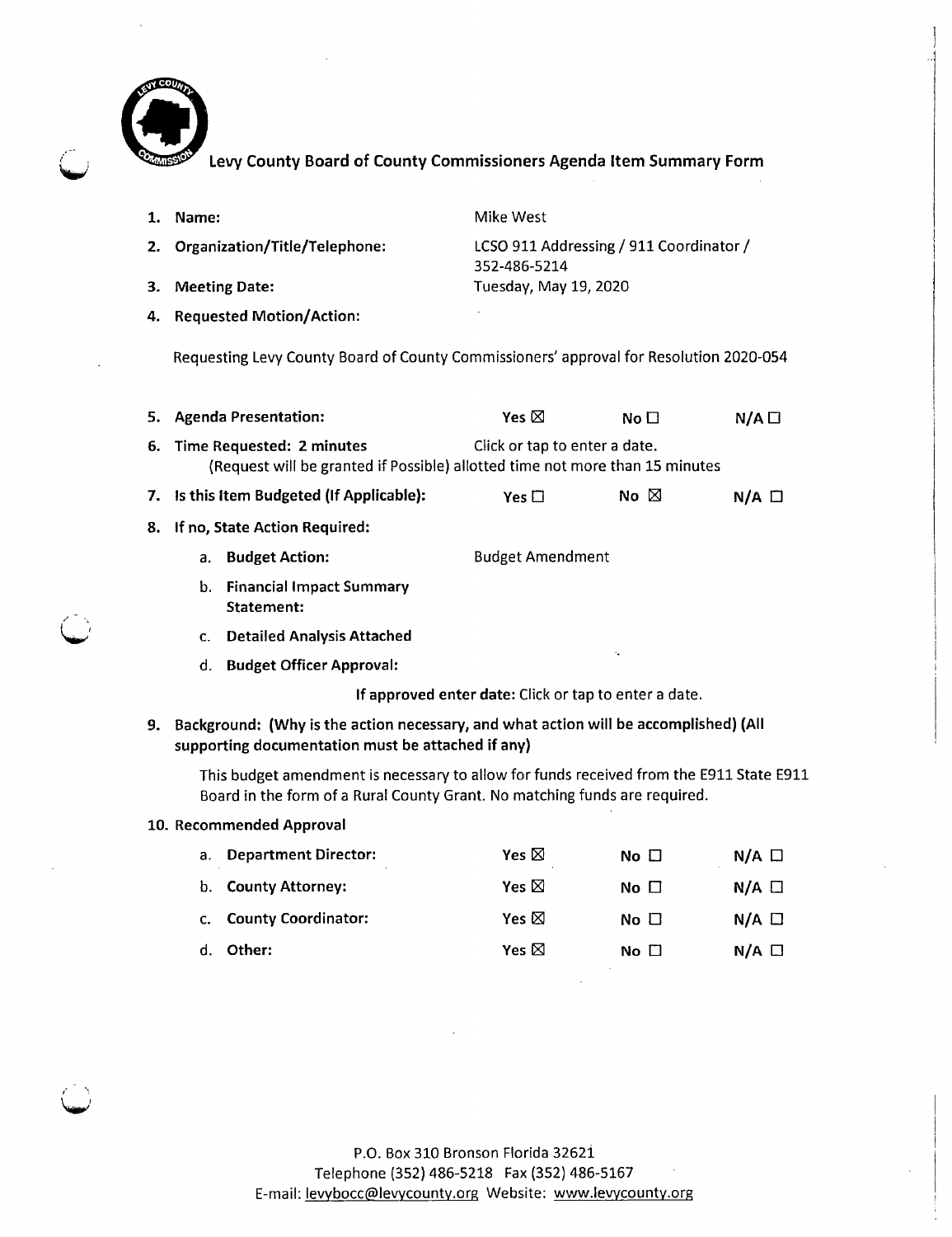FINANCE ONLY - BAH  $20-141$ 

### LEVY BOCC BUDGET AMENDMENT FORM Email to: LEVYFINANCE@LEVYCLERK.COM

|                                                                  |                                                                                  | One-Time or Recurring? |
|------------------------------------------------------------------|----------------------------------------------------------------------------------|------------------------|
| Requesting<br>Department / Office:                               | 0106 GENERAL OPERATIONS                                                          | One-time               |
|                                                                  |                                                                                  |                        |
| Explanation/<br>Description:                                     | Transfer money from Capital Outlay Reserves to Repair/Maint - Bldgs Grounds      |                        |
|                                                                  |                                                                                  | Grant Match?           |
| <b>SOURCE of Funds</b><br>and Required<br><b>APPROVAL</b> level: | Appropriating Reserves (Capital Outlay Reserve) -<br>Approved by BOCC Resolution | NO.                    |
|                                                                  | NOTE ALL COMMITMENTS RECURRING MULTIPLE FISCAL VEARS REQUIRE BOCC APPROVAL       | Approved?              |
| <b>BOCC Meeting Date</b><br>(if Necessary)                       | Tuesday, June 2, 2020                                                            |                        |
|                                                                  | BUDGET AMENDMENT DETAIL                                                          |                        |
| Aggainst Mundeau                                                 | Danastweiger                                                                     | 1.4.4.4.4.4.4.41       |

| Account Number     | Description.                 | Increase (Decrease) |
|--------------------|------------------------------|---------------------|
| 301-9900-519-99060 | Capital Outlay Reserves      | (75,000)            |
| 301-6001-519-46010 | Repair/Maint - Bldgs Grounds | 75,000              |

| Net Increase (Decrease) in USES: \$ |                                                   |                     |
|-------------------------------------|---------------------------------------------------|---------------------|
|                                     | ADDITIONAL REVENUES/SOURCES ONLY IN THIS SECTION: |                     |
| <b>Account Number</b>               | Description                                       | Increase (Decrease) |
|                                     |                                                   |                     |
|                                     |                                                   |                     |
|                                     |                                                   |                     |
|                                     | Net Increase (Decrease) in SOURCES: \$            |                     |
|                                     | DOES BUDGET AMENDMENT BALANCE?                    |                     |
|                                     |                                                   |                     |
| DEPARTMENT<br>HEAD:                 | icia Inthera                                      |                     |
|                                     |                                                   |                     |
| <b>COUNTY</b>                       |                                                   |                     |
| COORDINATOR:                        |                                                   |                     |
|                                     |                                                   |                     |
| <b>CLERK OR FINANCE</b>             |                                                   |                     |
| OFFICER                             |                                                   |                     |
|                                     |                                                   |                     |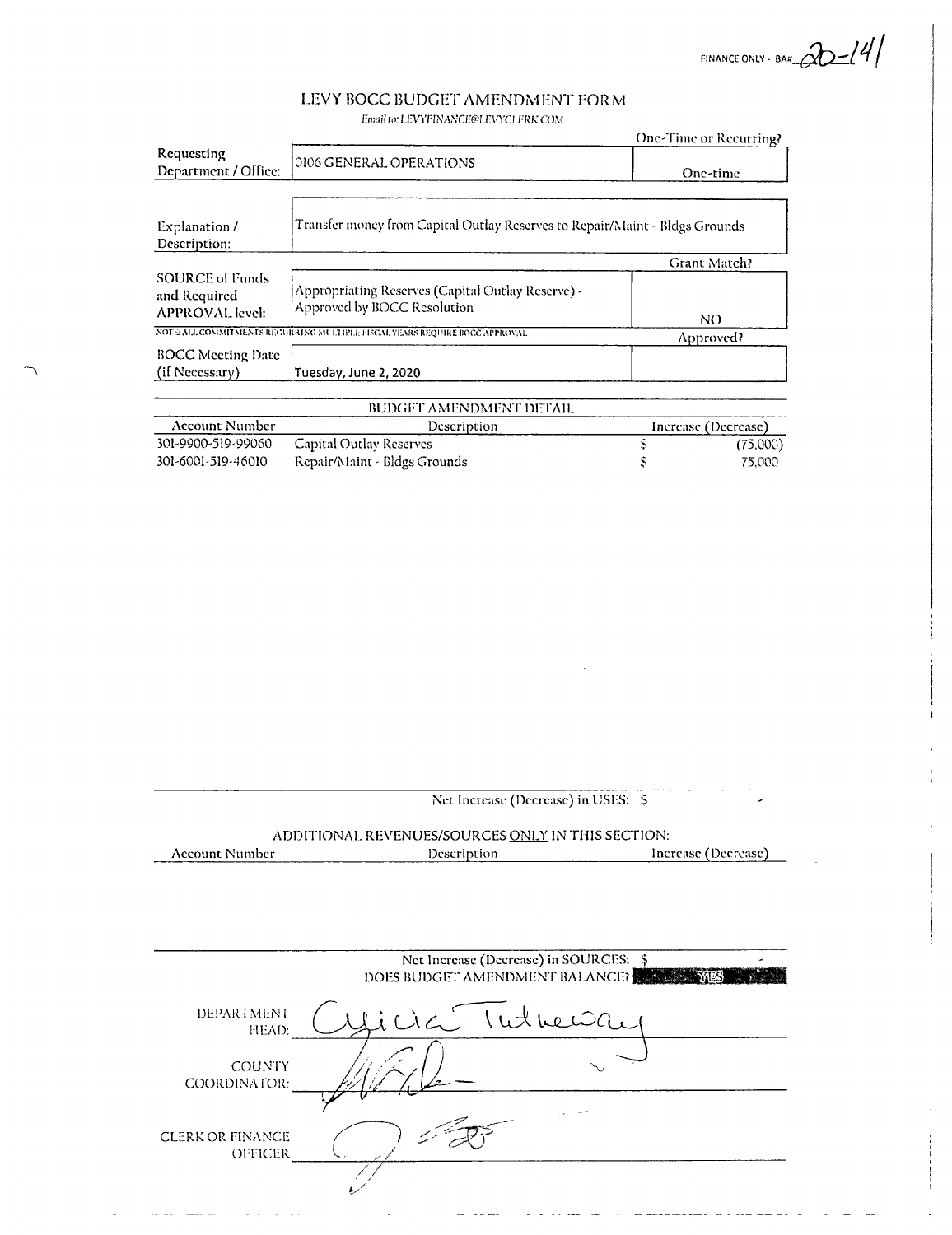Instrument # 667551 OR BK: 1537 PG; 5a5-3pg(s) REC:6/2/2020 11:56 AM Danny J, Shipp, Levy County Clerk, Florida Rec: \$27.00

Deputy Clerk UWILLIAMS

### RESOLUTION 2020-061

### A RESOLUTION OF THE BOARD OF COUNTY COMMISSIONERS OF LEVY COUNTY, FLORIDA, AMENDING THE FINAL BUDGET FOR FISCAL YEAR 2019-2020; PROVIDING FOR AN EFFECTIVE DATE.

WHEREAS, the Board of County Commissioners of Levy County, Florida, ("the Board") on September 17, 2019 held a public hearing as required by Section 200.065, Florida Statutes, and adopted Resolution 2019-078, adopting the Final Budget for Fiscal Year 2019-2020; and

WHEREAS, an amendment to the 2019-2020 Final Budget is required as a result of an appropriation of funds from the reserve for future construction and improvements for the purpose for which the reserve was made; and

WHEREAS, on June 2, 2020, the Board considered this Resolution pursuant to the provisions of Section 129.06(2)(c), Florida Statutes, in order to amend the Fiscal Year 2019-2020 Final Budget to reflect the changes required; and

NOW, THEREFORE, BE IT RESOLVED by the Board of County Commissioners of Levy County, Florida, that:

1. The Fiscal Year 2019-2020 Final Budget adopted by Resolution 2019-078, is hereby amended as follows:

2. The Repair/Maint-Bldg/Grounds budget shall be increased by \$75,000.00, as reflected in the attached budget amendment form.

3. This resolution shall take effect immediately upon its adoption.

DULY ADOPTED this 2<sup>nd</sup> day of June, 2020.

BOARD OF COUNTY COMMISSIONERS LEVY COUNTY, FLORIDA

p<br>In

Matt Brooks, Chairman